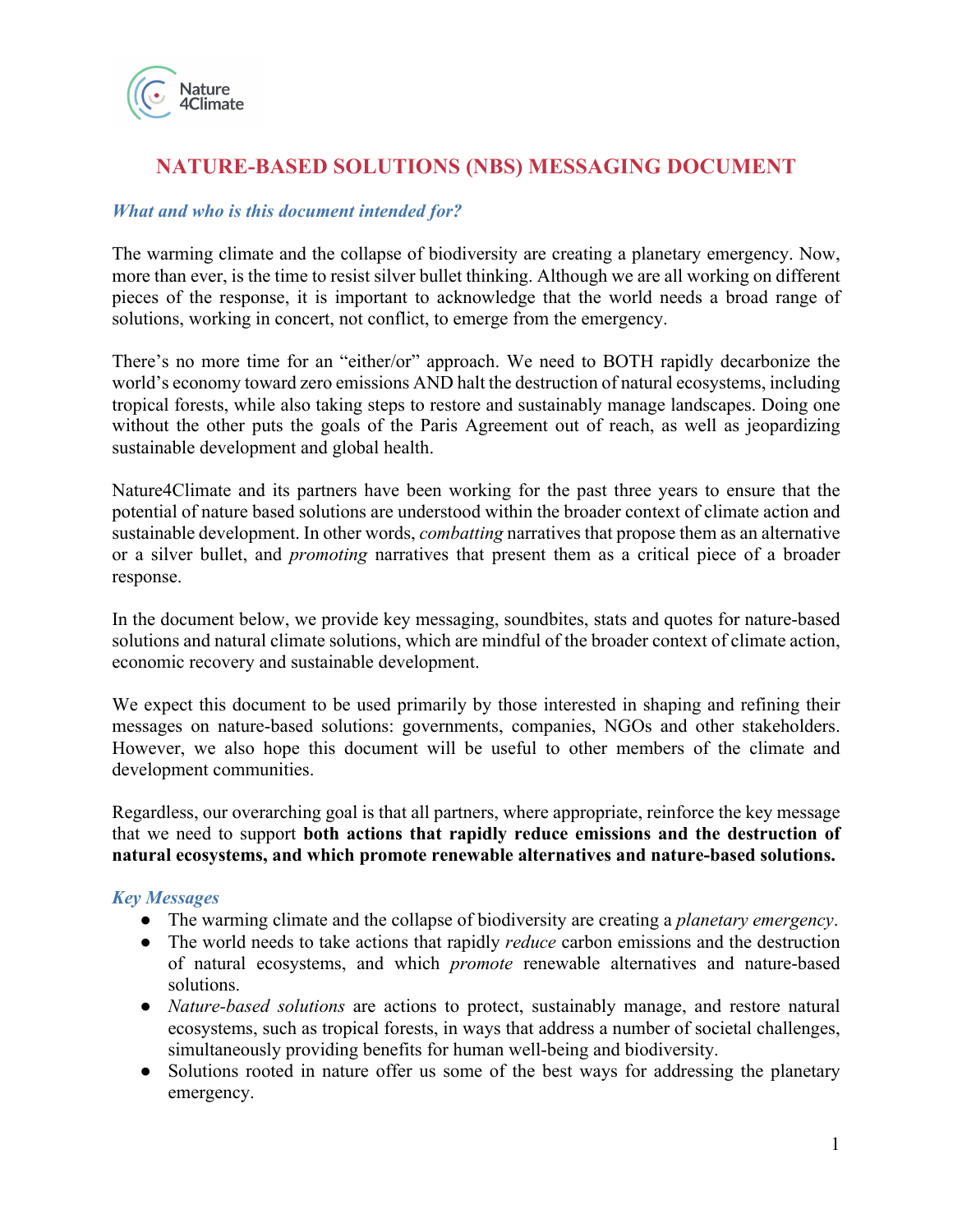

- However, there is no silver bullet for the planetary emergency.
- Nature-based solutions must be part of a *broad portfolio of solutions* that include dramatic reductions in emissions in our energy, transport, industry and building systems, as well as changes in agricultural practices and consumer habits.
- Solutions rooted in nature are an essential response to the climate threat. In this context, we refer to them as "natural climate solutions."
- Natural climate solutions have the potential to provide a third of the solution to climate change by 2030 and are one of the most powerful ways for countries to enhance their national climate commitments in the lead up to COP26.
- Despite their value natural climate solutions receive only 11% of public climate finance.
- One the greatest benefits of nature-based solutions is their ability to *simultaneously address multiple challenges and deliver multiple benefits*.
	- o While the most immediate priorities of COVID-19 responses have rightly been health and economic well-being, the crisis has also created a new appreciation for how our encroachment on nature poses significant risks.
	- o There is more work to be done to help decision-makers recognize the significant benefits and opportunities that nature-based solutions can offer as part of their economic recovery plans to make it a nature-positive recovery
	- o Nature-based solutions have the potential to create millions of jobs, lift a billion people out of poverty, and add trillions in productive growth to the global economy.
	- o Nature-based solutions can provide clean water, clean air, protect against natural disasters, furnish life-saving medications and ensure long term food security. Science also tells us that reducing deforestation and biodiversity loss will decrease the likelihood of future pandemics.
	- o Nature-based solutions can contribute to the resilience of millions of households that are already threatened by the effects of climate change and have the potential to avoid future damages from climate change.

# *Soundbites*

- Natural climate solutions can provide a third of the climate solution.
- We cannot achieve 1.5°C without nature.
- We need to protect, restore and fund nature.
- There are no silver bullets. We must keep the fossil fuel in the ground and the trees standing.
- We can't save the planet without protecting forests but we won't save the planet if that's all we do.

# *Quotes*

*'Nature is angry. And we fool ourselves if we think we can fool nature. Because nature always strikes back. And around the world, nature is striking back with fury.' — António Guterres, UN Secretary General*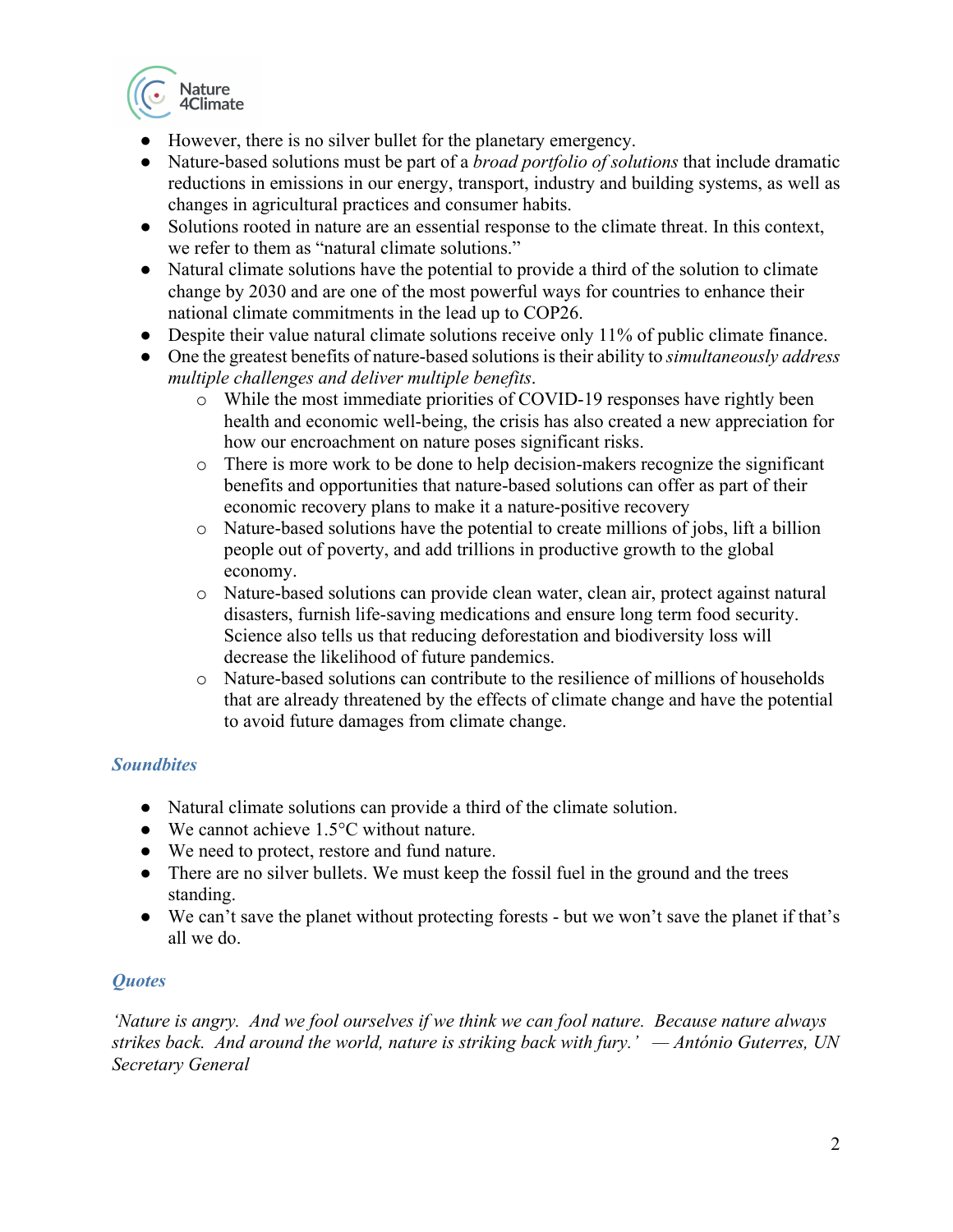

*'The biggest barrier is a very dangerous mental hangover that investing in nature-based solutions is by definition cheating - by definition "greenwashing". The fact is that as a planet we need both emissions reductions on the energy side and nature-based solutions. Just as we have a right and a left hand, we need both energy reactions and nature-based solutions.' —Christiana Figueres, former UNFCCC Executive Secretary, and co-founder of Global Optimism* 

*'While the loss of nature may seem far away it connects all of us and causes disruption and hardship. We are facing the first pandemic of the century, but perhaps not the last in our lifetime'. — Elizabeth Mrema, Executive Secretary of the United Nations Convention on Biological Diversity in 2020*

'*The Covid-19 highlights the close relationship between the health of ecosystems and the health of mankind. Financing to halt deforestation is one of the best investments humanity can make.' — Mr Sveinung Rotevatn, Minister of Climate and Environment, Norway*

*'Conserving nature is not just a moral issue but is also a question of survival for all of us. we must place sustainability at the core of our societies and economies.' — Mr Uhuru Kenyatta, President of the Republic of Kenya*

*'The high-productivity economies of the future will be those that make the most of artificial intelligence and the technologies of the fourth industrial revolution, while also protecting and enhancing natural capital, such as ecosystems, biodiverse habitats, clean air and water, productive soils, and a stable climate.' — Lord Stern and Joseph Stiglitz*

*'Restoration is not a silver bullet. There is no silver bullet. It is just one of a huge portfolio of solutions that we so desperately need. And this view of trees as an easy way out is such a tempting perspective, but it is a real threat to the climate change movement and to the ecosystems that still remain.' —Thomas Crowther, ecosystem ecology professor* 

# *Key Stats*

- Almost a quarter of global carbon emissions are generated from agriculture, deforestation and other forms of land use, with the global loss of tropical forests contributing 10% of annual emissions.
- Deploying natural climate solutions at scale could save more than 11 gigatonnes of CO2 carbon dioxide every year.
- To reverse the decline in biodiversity by 2030, we need to spend between US\$ 722-967 billion each year over the next ten years. That puts the biodiversity financing gap at an average US\$ 711 billion or between US\$ 598-824 billion per year.
- Nature-based solutions receive only 3-8% of public climate finance.
- The World Economic Forum estimates that nature provides \$125 trillion in assets to humanity, but more than half of global GDP (\$44 trillion) is potentially threatened by biodiversity loss.

# *Message Breakdown*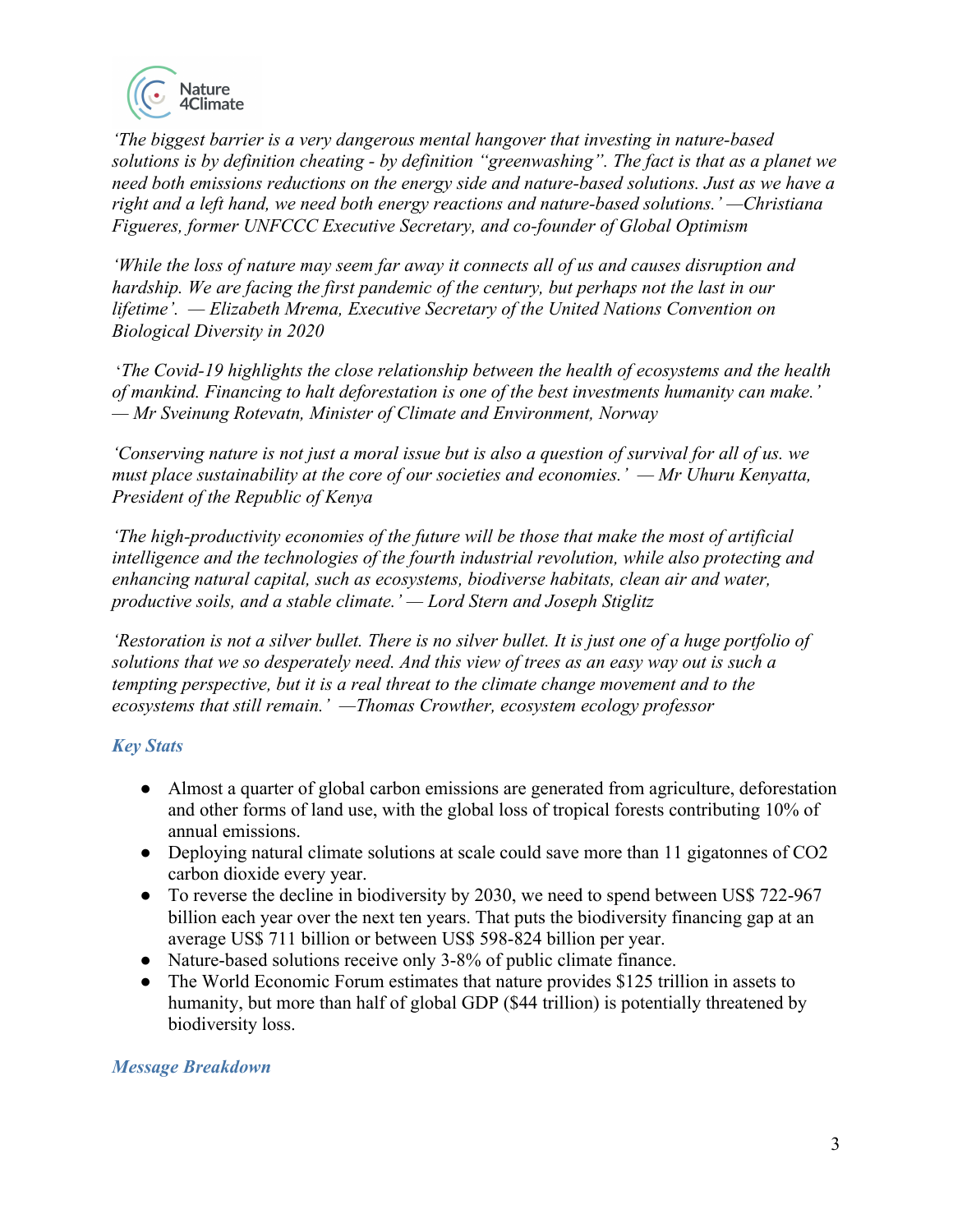

# *Nature for Climate*

- Solutions rooted in nature are also an essential response to the climate threat. In this context, we refer to them as "natural climate solutions."
- There is no way we can limit warming to  $1.5^{\circ}$ C (or  $2^{\circ}$ C for that matter) without natural climate solutions. Emission reductions alone – while critically important – cannot achieve the goals of the Paris Agreement.
- It is not "either, or." It is "both, and." Increasing ambition means committing BOTH to an energy transition AND greater investment in natural climate solutions.
- Natural climate solutions have the potential to provide around *a third of the solution to climate change* by 2030 and are one of the most powerful ways for countries to enhance their national climate commitments in the lead up to COP26.
- NCS are cost-effective. With supporting policy and investment, NCS can be delivered in an affordable way, in every country, across all landscapes.
- NCS are viable and immediate climate solutions. They are ready to deploy now, without the need for expensive or unproven technologies.
- NCS are globally scalable. They can be implemented immediately in every single country, and most of these solutions (c.70%) involve no change to existing land use or land ownership.
- NCS are politically attractive. They do not come at the cost of other development priorities. They can be rolled out in ways that combat land degradation, put healthy and nutritious food on peoples' tables, deliver economic benefits, create jobs in rural communities and build resilience to climate change, all at the same time.
- Despite their value they are not fully understood or funded:
	- Natural climate solutions receive less than 8% of public climate finance, up from 3% in 2018. While this increase is welcome, it is still deeply insufficient.
	- There are far too many financial incentives that are encouraging deforestation and unsustainable land use.
	- Forty times more finance is flowing into these activities than is going to green finance.
	- To deliver the full potential of NCS, we need to properly value the benefits they provide, and then there needs to be a significant transformation in existing flows of domestic and international finance, as well as the generation of new sources of finance.

# *Nature for Health and Safety*

- Healthy ecosystems can provide clean water, clean air, protect against natural disasters, furnish life-saving medications and ensure long term food security.
- Protecting natural ecosystems will in all likelihood reduce risks of new zoonotic diseases spreading to humans, mitigating the risk of another pandemic like COVID-19.
- But forests and other natural ecosystems can also improve local and regional air quality. For example, at a cost of an average of \$4 per urban resident, trees could help cool cities while reducing life-threatening, and costly air pollution.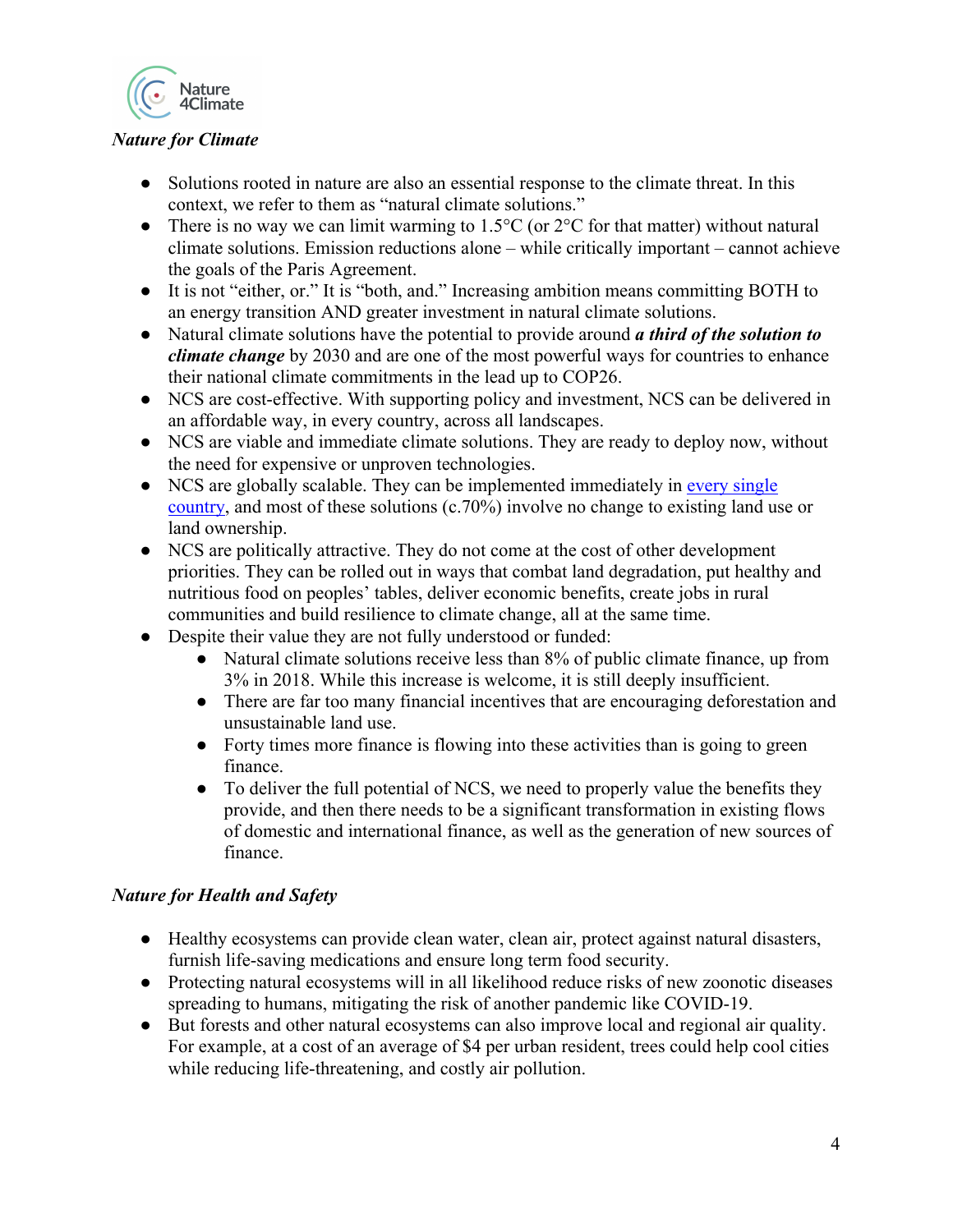

- Urban greening strategies have been found to reduce mortality rates under projected average warm season and heat wave conditions in 2050 by approximately 50%.
- Many of the drugs used today for health care and disease prevention were discovered from plant sources. Between 25-50% of pharmaceutical products are derived from genetic resources; and 70% drugs used for cancer treatment are natural or synthetic products inspired by nature.
- Nature-based solutions will contribute to the resilience of millions of households that are already threatened by the effects of climate change and have the potential to avoid more than \$3.7 trillion in damages from climate change.

# *Nature for Prosperity and a Nature-Positive Recovery*

- Nature underpins human prosperity and economic growth. It's critical to properly value the full range of benefits that natural ecosystems offer, and the role they play in building sustainable economies and communities.
- Investing in nature-based solutions is about investing in people, jobs and the economy.
- The benefits derived from biodiversity and ecosystem services are considerable, but are systematically undervalued or unvalued in day-to-day decisions, market prices and economic accounting. Conventional accounting approaches and measures of economic performance (such as GDP) provide only a limited picture of an economy's health, and generally, overlook the costs of ecosystem degradation. If properly counted, the global public goods benefits from forests would be in the order of trillions.
- More than half of global GDP \$42tn depends on high-functioning biodiversity.
- Forest resources support the livelihoods of more than 1.5 billion people around the world. Forests are home to 350 million people around the world, while 60 million indigenous peoples almost wholly depend on them for their livelihoods.
- A systemic transformation to a nature-friendly economy could create 395 million jobs and deliver \$10.1 trillion of economic value by 2030.
- Large-scale ecosystem restoration efforts, usually supported by government programs, have enormous potential to create jobs, perhaps as many as 40 jobs for every \$1 million invested.
- Evidence from the 2009-2010 stimulus showed that every million dollars invested in ecosystem restoration created 10 times as many jobs as investments in the coal or nuclear sector.
- In 2020, some governments are incorporating nature-based jobs as part of their recovery packages but there is potential for every government to include measures that would lead to more 'nature-based hires'. For example, in Pakistan during the COVID-19 crisis, millions of labourers have been made unemployed leading the government to announce a scheme to redeploy them in reforestation work as part of the country's 10 Billion Tree Tsunami program, creating an estimated 63,000 jobs.

# *Integrate nature into climate solutions*

● Nature's transformative power should be valued and incorporated into all levels of decision-making, especially concerning climate action.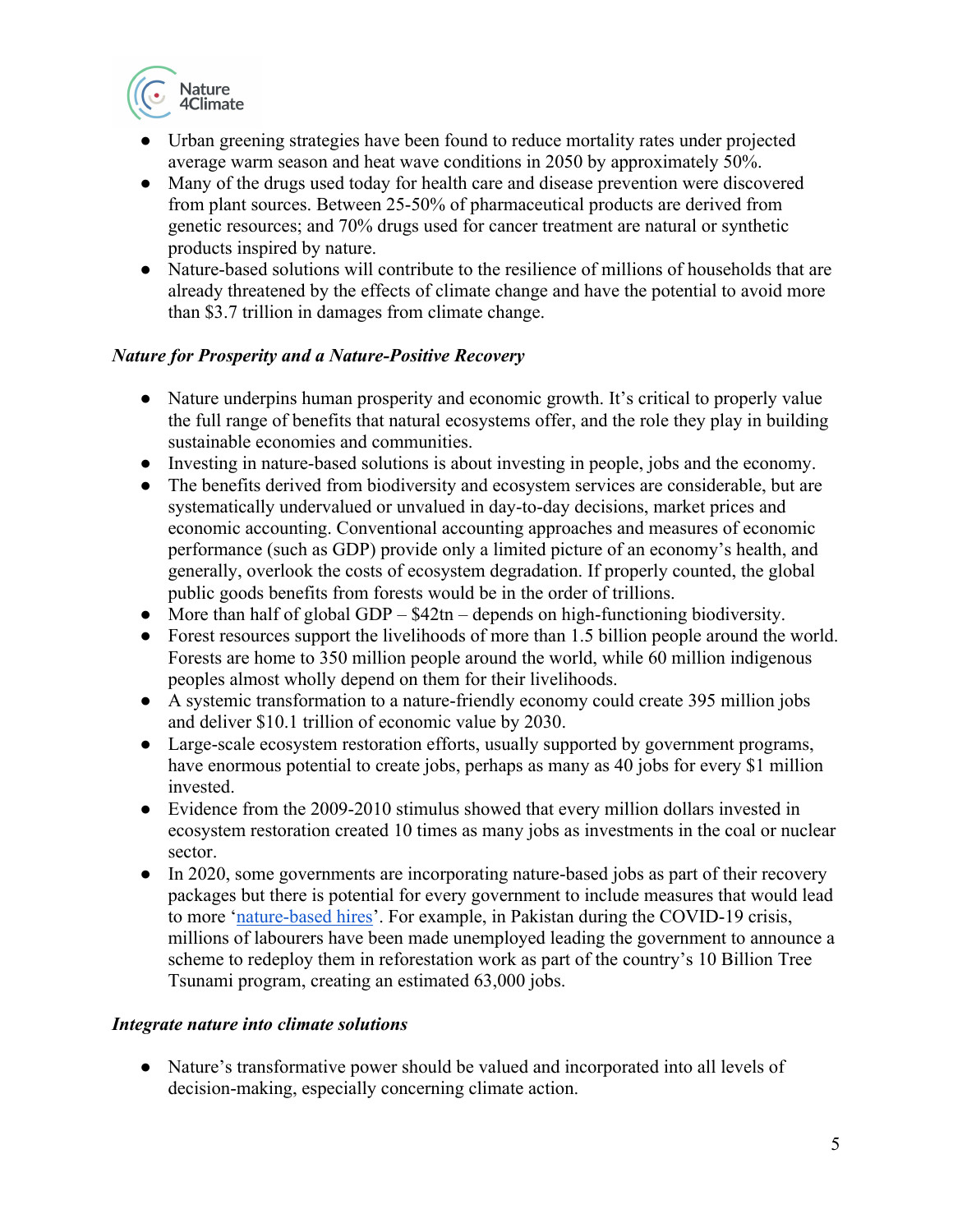

- Governments should increase and mainstream nature-based solutions in policy-related instruments such as Nationally Determined Contributions (NDCs), National Adaptation Plans, long-term low emission development plans and national development plans in ways that promote ambition, transparency and environmental integrity.
- This will send strong signals to the private sector and generate demand for finance.

#### *Ramp up and align finance for nature-based solutions*

- Governments must lead the shifts needed in domestic and international finance to realise the potential of nature-based solutions for both adaptation and mitigation.
- This includes defunding deforestation; providing new public and private funds to invest in nature-based solutions; shifting subsidy regimes to reward nature-based solutions; committing to and facilitating results-based payments for mitigation; facilitating finance for green infrastructure; and, ensuring deforestation-free supply chains.
- There are far too many financial incentives that are encouraging deforestation and unsustainable land use.
- Forty times more finance is flowing into these activities than is going to green finance.
- The financial community requires more data, tools and best practice guidance on how to evaluate risks associated with deforestation and unsustainable land use.
- Commercial banks, development banks, multilateral finance institutions, asset owners and managers, governments (incl. regulators) must commit to defunding deforestation.
- By 2025, if companies are not reporting on their compliance with 'no deforestation, no peat exploitation', capital must be reallocated to agricultural commodities production, processing and trade that will not contribute to deforestation and unsustainable land use.

# *NBS and Food*

- At least a quarter of global GHG emissions come from net land use change and agriculture, driven by food systems that operate beyond planetary boundaries and deplete natural systems. Regenerative and resilient food and land use systems could play an immediate and fundamental role in climate drawdown and getting the world to net zero emissions in line with the Paris Agreement.
- A diversity of pathways, solutions and innovations exist for a successful transformation to net zero emissions. We need a thriving natural world and healthy ecosystems to grow nutritious food as well as to absorb carbon emissions. Nature provides drought and flood prevention, supports biodiversity, helps prevent uncontrolled fires, and more. We must integrate innovation, solutions and systems thinking across nature, food, and climate, and deliver these through policies and practices that promote and uphold human, animal, and ecological health.
- Women, smallholder farmers, vulnerable populations, and poor and marginalized communities, carry an uneven burden of climate change. Along with communities that depend on the land, and natural and rural environments, such as ranchers, foresters, and Indigenous peoples, they must be put at the centre of just transitions. From access to land and resources such as finance and technology, and more, these diverse communities must be guaranteed fair and equal access and protections in the race to zero.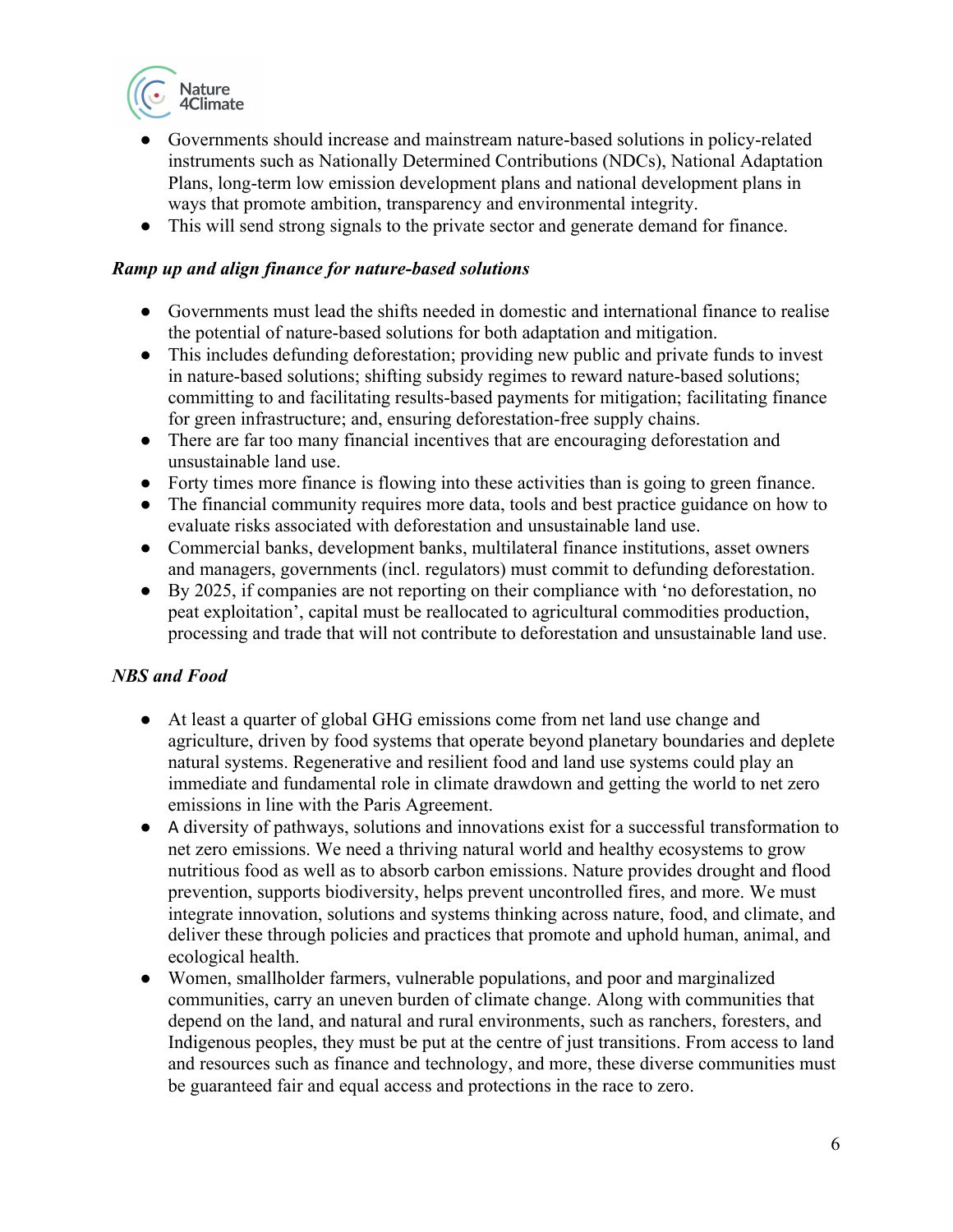

# *Align investment with NBS*

- Current levels of climate finance are not commensurate with the scale of the challenges and opportunities of nature-based solutions.
- The current suite of finance and investment vehicles does not adequately address the specific needs and circumstances of many countries.
- Both governments and the private sector must increase or establish new streams of finance to support the implementation of NBS.

# *Shift subsidy regimes to support NBS*

- Worldwide roughly \$500 billion dollars' worth of agricultural subsidies are perpetuating unsustainable food and land use systems, which are leading to environmental degradation, poor nutrition, and income inequality.
- Governments must reduce or eliminate subsidies that are not aligned with science-based or net-zero targets.
- Governments must redirect the financial subsidies that contribute to agriculture-based drivers of deforestation and unsustainable land use into sustainable and regenerative agriculture and land use.
- Governments must remove or reduce financial subsidies in the fossil-fuel sector and redirect increased revenues into nature-based solutions.

#### *Commit to and facilitate results-based payments for mitigation*

- Low levels of demand has prevented the full potential of REDD+, as recognized in the Paris Agreement, from being realised.
- Governments must increase the allocation of public sector climate finance for resultsbased payments under REDD+ - or similar payments for environmental services following UNFCCC rules and guidance, and best practices.
- Governments should establish principles and conditions under which hard-to-abate sectors can finance nature-based solutions in parallel to aggressive decarbonisation of their emissions.

#### *Facilitate finance for green infrastructure in urban areas*

- Despite the mounting evidence of the value of green infrastructure in urban areas, access to finance for such non-traditional solutions currently represents a barrier to their implementation.
- Insurance companies should recognise the risk-reduction benefits of green infrastructure in the pricing and structure of their insurance products.
- We should also establish new or expand existing project preparation facilities to assist cities and infrastructure service providers to design and package NBS as bankable projects.

# *Indigenous Peoples and Local Communities*